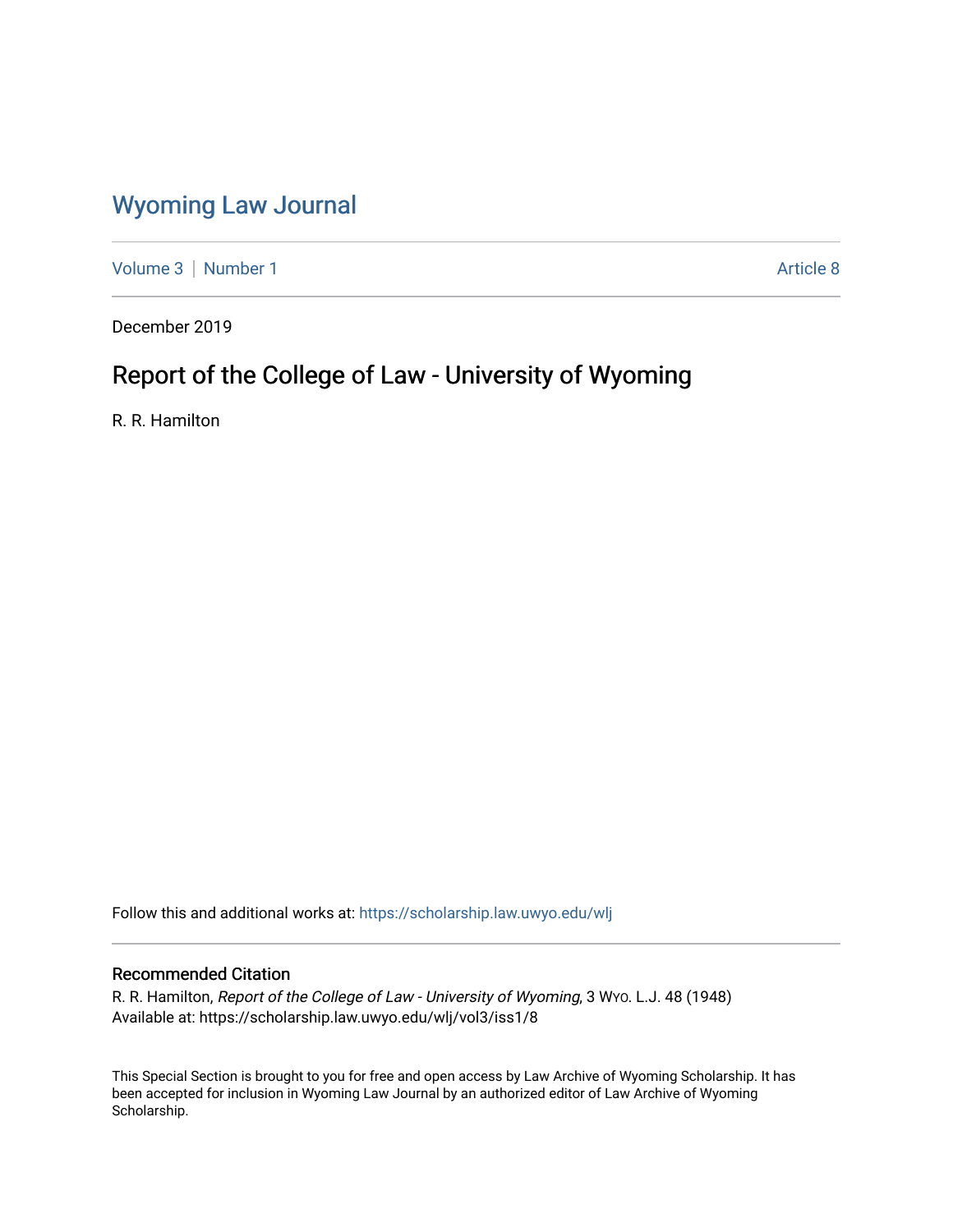appreciate the fine cooperation of all officials and members of the Bar at all times. I did not call a meeting of the Commissioners during the year, since so much time was taken up with the meetings of the Rules Advisory Committee. Some matters were submitted to the Commissioners by ballot, and upon these or any other request I uniformly received a prompt and considered reply.

I am particularly grateful to the members of the Rules Advisory Committee. The total sessions of this committee consumed twelve days, and at every meeting not less than seven of the eight members were present. Between meetings, a vast amount of time was expended by each member of the committee in preparation of the preliminary drafts of the rules, and each member had to supply a considerable amount of stenographic work. After the preliminary drafts were considered by the committee and changes made, each member prepared the final copy which was used for publication of the rules as to the particular division or divisions assigned to him. Whatever the wishes of the Bar may be with respect to the proposed rules, I am happy in the belief that they represent a careful and comprehensive consideration of the subject.

Largely because of my election as president a year ago, I attended the American Bar Association meeting in Cleveland, September 22 to 26, 1947. I received many fine suggestions from attendance at the different sections, as well as from the fine addresses of leaders of the Bar. Wyoming has the lowest membership in the American Bar of any state. I believe we are lacking in appreciation of the many fine accomplishments of the American Bar and that our membership should be increased.

Much can be accomplished by the Wyoming Bar, and I shall be happy to relinquish my office to my successor, in the firm belief that the members of this organization will continuously strive to achieve improvement in the administration of justice and a better service of the bar and the bench to the public.

W. J. Wehrli.

#### REPORT OF THE COLLEGE OF LAW UNIVERSITY OF WYOMING

Since the College of Law of our State University is the principal source of new members of the Bar, the Bar of the state is vitally interested in the activities of the College and the quality of the training prospective members of the Bar receive. I am very glad, therefore, to submit to the Bar of the State this report of the activities of the College during the academic year 194748.

Professor Edward P. Morton, who had been a member of the law staff for the past two years, resigned at the end of the spring term. Professor Morton taught the courses in Property, Constitutional and Administrative Law. He was a very valuable member of the staff and his loss will be felt keenly. However, we were extremely fortunate in procuring Professor John **0.** Rames, of Denver, to replace Professor Morton. Mr. Rames is an honor graduate of the University of Colorado Law School and practiced 12 years in the office of Henry McAllister in Denver. He assumed his duties at the beginning of the summer session, 1948, and shows great promise as a teacher and legal scholar.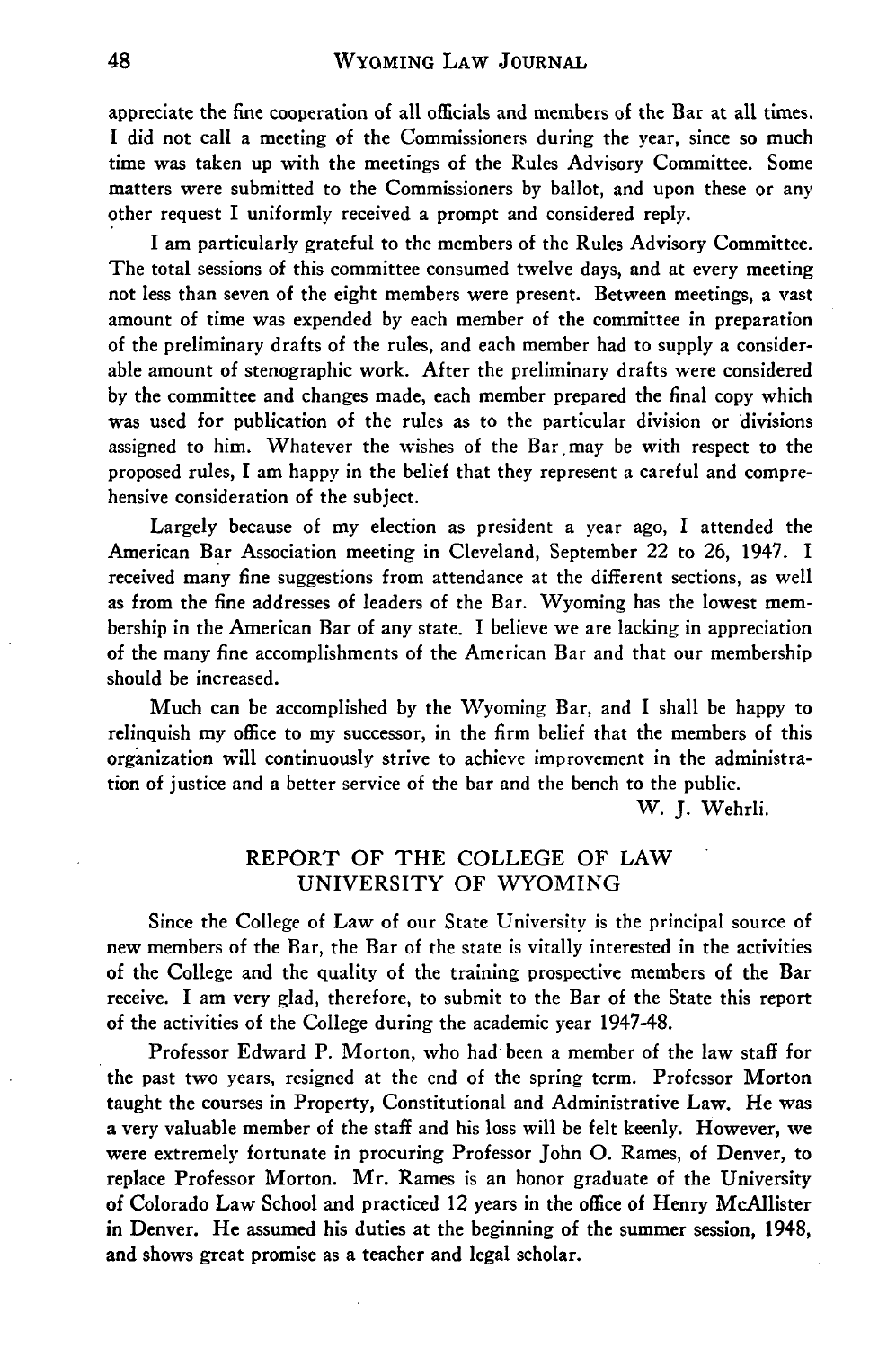Professor Frank J. Trelease was visiting Professor of Law at the University of Texas Law School during the 1948 summer session. Professors Rudolph and Kuntz, who came to us at the beginning of the fall term, 1947, are proving to be extremely capable members of the staff. The over-all quality of our staff has been the subject of much favorable comment by Deans and Professors in other Association schools, and the standing of the College nationally has been materially raised. **All** members of the staff have had two or more years of experience in legal practice in fine offices.

Enrollment in the College at the opening of the fall term, 1947, was 78 students. At the close of the school year, June 1948, **71** students were enrolled. During the year a substantial number dropped out for a variety of reasons and others enrolled at the beginning of the winter and spring terms. **Of** the 71 students in the College at the end of the spring term, it is estimated that about 15 will not return at the opening of the fall term, 1948. The enrollment for the fall term will show some increase over the 1947 fall term enrollment, and unless all indications fail, the peak enrollment in the College will be reached during the school year 1948-49. Registration of all out-of-state students was closed as of August 25th. It is estimated that 90 to 95 students will be in attendance at the opening of the 1948 fall term. The overwhelming majority of our students are residents of Wyoming, although the number of applications for admission from outside the state is increasing. With very few exceptions, all of our law students are ex-service men and women and are taking advantage of the G. I. Bill of Rights to obtain their legal education.

The number of ex-service men beginning pre-legal study has dropped off sharply and it is reasonable to assume that the number will continue to decrease. Also, the total number of pre-legal students is declining. These facts are the basis for our conclusion that the peak of enrollment in the College of Law will be reached at the beginning of the 1948 fall quarter and that enrollment in the College will drop sharply within the next two years and probably level off at an enrollment of from 55 to 65 students. It is obvious, however, that the operation of the draft law, a recurrence of war, or an economic depression may render any of the above estimates worthless.

During the academic year 1947-48 fifteen students were graduated from the College of Law. **All** have taken and successfully passed the Wyoming State Bar examination. **Of** the 15 graduates, 8 definitely plan to enter the practice in Wyoming, 7 definitely will not practice. **Of** the 8 who plan to practice in Wyoming 5 are now located, one is seeking office space, and 2 are uncertain as to where they will locate. **Of** the 7 who do not plan to practice, 2 are University Instructors, 2 are engaged in business, one will continue in the Athletic Department of the University, one has accepted a position with the Wyoming Public Service Commission, and one is undecided as to her future plans. It is interesting to note the number of students who take legal training for purposes other than preparation for law practice.

**A** number of changes in admission policies as it affects the College are contemplated. For a number of years considerable thought has been given to in